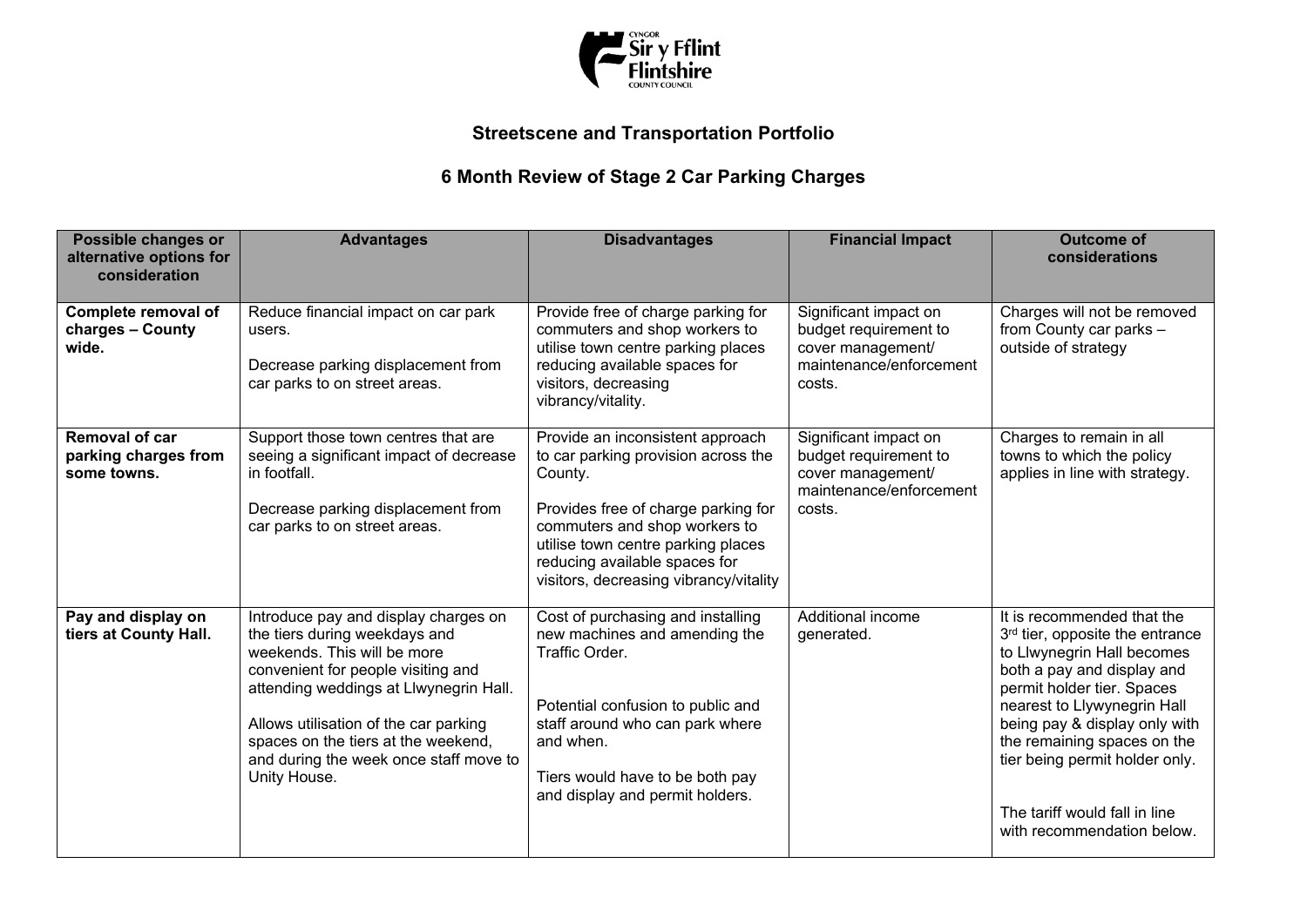| <b>Llwynegrin Hall -</b>                          | The current tariff for use of the        | Adverse impact from users of the                                      | No significant impact.                    | Introduction of a new £1 for 4                    |
|---------------------------------------------------|------------------------------------------|-----------------------------------------------------------------------|-------------------------------------------|---------------------------------------------------|
| Increase time banding                             | Llwynegrin Hall car park is 50p for up   | main entrance and multi storey car                                    |                                           | hours tariff. No impact on                        |
| to 4 hours.                                       | to 2 hours.                              | park who will use the parking                                         |                                           | strategy                                          |
|                                                   |                                          | space at Llwynegrin Hall.                                             |                                           |                                                   |
|                                                   | Increasing the time banding will be      |                                                                       |                                           |                                                   |
|                                                   | more convenient for people visiting and  | The price will have to reflect any                                    |                                           |                                                   |
|                                                   | attending weddings at Llwynegrin Hall    | increase of the time banding.                                         |                                           |                                                   |
| Increase hours of                                 | Increase revenue to support additional   | Potential decrease in people                                          | Additional income                         | It is recommended to retain                       |
| charging at Multi                                 | management and enforcement.              | visiting Theatre Clwyd due to                                         | generated.                                | the hours at charging for the                     |
| Storey car park,                                  |                                          | extended hours.                                                       |                                           | Multi Storey car park.                            |
| <b>County Hall.</b>                               |                                          |                                                                       | Cost of amending signage<br>at each site. |                                                   |
|                                                   |                                          | Amending signage at the car park.                                     |                                           |                                                   |
| Increase hours of                                 | Increase revenue to support additional   | Potential decrease in people using                                    | Additional income                         | It is recommended not to                          |
| charging at the Jade                              | management and enforcement.              | the Leisure Centre due to extended                                    | generated.                                | increase hours of charging.                       |
| Jones Pavilion.                                   |                                          | hours.                                                                |                                           |                                                   |
|                                                   |                                          |                                                                       | Cost of amending signage                  | Aura could consider a                             |
|                                                   |                                          | Amending signage at the car park.                                     | at each site.                             | business case to review                           |
|                                                   | This tariff allows people to see a       |                                                                       | Potential decrease in                     | chargeable hours.<br>No change in tariff bands to |
| <b>Suggestion to review</b><br>car parking tariff | matinee film for a period of 2 hours 30  | Tariff does not fit in the car parking<br>strategy across the county. | revenue as predicted                      | be progressed.                                    |
| charges at the Multi                              | minutes without having to pay an         |                                                                       | income from all day tariff                |                                                   |
| Storey car park,                                  | additional £1 for 30 minutes.            | Amending signage at the car park.                                     | will reduce.                              |                                                   |
| <b>County Hall. Introduce</b>                     |                                          |                                                                       |                                           |                                                   |
| an intermediate                                   | 3 hours of parking which would be        |                                                                       | Cost of amending signage                  |                                                   |
| charge of 75p for 3                               | proportionate and cover the time it      |                                                                       | at each site.                             |                                                   |
| hours tariff.                                     | takes a person to see a matinee.         |                                                                       |                                           |                                                   |
| <b>Suggestion for a 4</b>                         | The car park is used by patients who     | Tariff does not fit in the car parking                                | Potential decrease in                     | No change in tariff bands to                      |
| hour tariff at Halkyn                             | have no way of determining how long      | strategy across the county.                                           | income.                                   | be progressed due to                              |
| Road car park,                                    | their treatment or appointment time      |                                                                       |                                           | potential to lose income.                         |
| Holywell.                                         | may be. It is not unusual for this to be | Tariff purchases shown to date                                        | Cost of amending signage                  |                                                   |
|                                                   | in excess of 2 hours, but not all day.   | does not see an increase in all day                                   | at each site.                             |                                                   |
|                                                   |                                          | tickets purchased at the site. 1                                      |                                           |                                                   |
|                                                   |                                          | hour tariff is more frequently                                        |                                           |                                                   |
|                                                   |                                          | purchased at this car park.                                           |                                           |                                                   |
|                                                   |                                          | Amending signage at the car park.                                     |                                           |                                                   |
|                                                   |                                          |                                                                       |                                           |                                                   |
| <b>Alexander Street,</b>                          | Unlike Flint Railway Station, the car    | Would require a 21 day statuary                                       | Additional income                         | It is recommended that the                        |
| Shotton $- E2$ all day.                           | park is not classed as a railway station | notice around the change in tariff.                                   | generated.                                | charge is increased to £2                         |
|                                                   | car park, however is mostly used by      |                                                                       |                                           | after the remodelling work on                     |
|                                                   | commuters.                               | Amending signage at the car parks.                                    | Cost of amending signage                  | Shotton station are                               |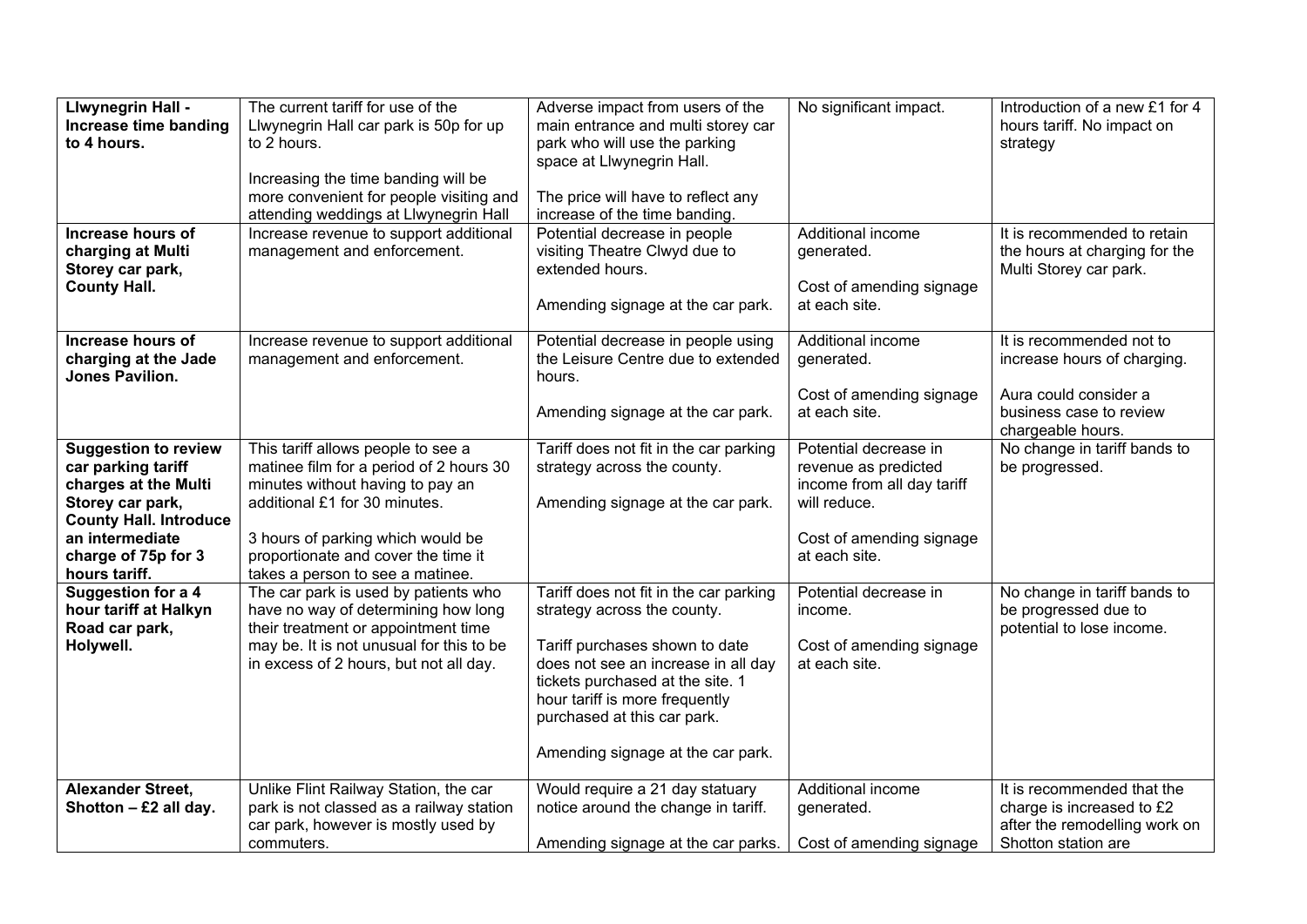|                                                                         | The charge of £2 all day would align<br>this to the current charge at Flint<br>Railway Station.                                                                                                                                        |                                                                                                                                                                                                      | at each site.                                                                                                                                                                                                                                                          | completed because the<br>existing car park is manly<br>used for local parking                                                                             |
|-------------------------------------------------------------------------|----------------------------------------------------------------------------------------------------------------------------------------------------------------------------------------------------------------------------------------|------------------------------------------------------------------------------------------------------------------------------------------------------------------------------------------------------|------------------------------------------------------------------------------------------------------------------------------------------------------------------------------------------------------------------------------------------------------------------------|-----------------------------------------------------------------------------------------------------------------------------------------------------------|
| <b>Sunday and Bank</b><br><b>Holiday charging</b><br>across the County. | Consistent approach to pay and<br>display charges 7 days a week and<br>Bank Holidays.<br>Increase revenue to support additional<br>management and enforcement.                                                                         | Lack of demand for in the car parks<br>on Sunday and Bank Holidays.<br>Proposal is contrary to the existing<br>strategy<br>Amending Order and signage at<br>the car parks.                           | Potential for additional<br>income generation.<br>Cost of amending signage<br>at each site.                                                                                                                                                                            | It is recommended that<br>Sunday and Bank Holiday<br>charging is not considered,<br>because it falls outside the<br>existing strategy and<br>limitations. |
| <b>Extend operational</b><br>times across the<br>County.                | Extending operational times of the car<br>parks across the County from 08:00 to<br>17:00 to 06:00 to 22:00.                                                                                                                            | Would require a 21 day statuary<br>notice around the change in hours.<br>Amending signage at the car parks.                                                                                          | Additional income<br>generated.<br>Cost of amending signage<br>at each site.                                                                                                                                                                                           | It is recommended that the<br>operational times remain<br>unchanged.                                                                                      |
| Should the disabled<br>spaces continue to be<br>free of charge?         | All users of the car park are subject to<br>charges reducing criticism for<br>inequality.<br>There is a statutory duty to provide<br>disabled parking spaces, however<br>there is not an obligation to provide<br>them free of charge. | Location and accessibility of the<br>P&D machines may be an issue for<br>users. This could result in costs to<br>adjust islands where machines are<br>located.<br>Amending signage at the car parks. | Increase revenue for<br>improved management/<br>maintenance/enforcement.<br>It is estimated that the<br>introduction of disabled<br>parking charges would<br>bring in potential income<br>between £18k and £27k<br>Cost of signage and works<br>estimated around £50k. | The current strategy does not<br>support the introduction of<br>charging for disabled parking<br>and cannot be progressed.                                |
| Introducing chip &<br>contactless payment<br>method.                    | Quick and convenient way to pay the<br>appropriate tariff at the car park. To be<br>introduced at Flint Station as a trial<br>machine due to the nature of the                                                                         | Cost of implementing the<br>equipment and software to allow<br>card transactions to be taken.                                                                                                        | Initial set of costs for<br>equipment and software is<br>£1,400 per machine.                                                                                                                                                                                           | All new machine come with<br>this function installed in the<br>future                                                                                     |
|                                                                         | customers using the car park.<br>To also trial 3 machines in Mold. The<br>trial will take place on one long stay car<br>(x2 machines) and one short stay car<br>park.                                                                  | Only cards approved by Flintshire's<br>approved merchant ID can be<br>taken.<br>Transaction rate per transaction.<br>Potential software issues in the                                                | Transaction costs for<br>contactless payment will<br>be offset by reduction of<br>cash collections cost in<br>towns.                                                                                                                                                   | If the trials prove to be<br>successful, to introduce this<br>payment function on the most<br>popular machines / biggest<br>car parks across the County.  |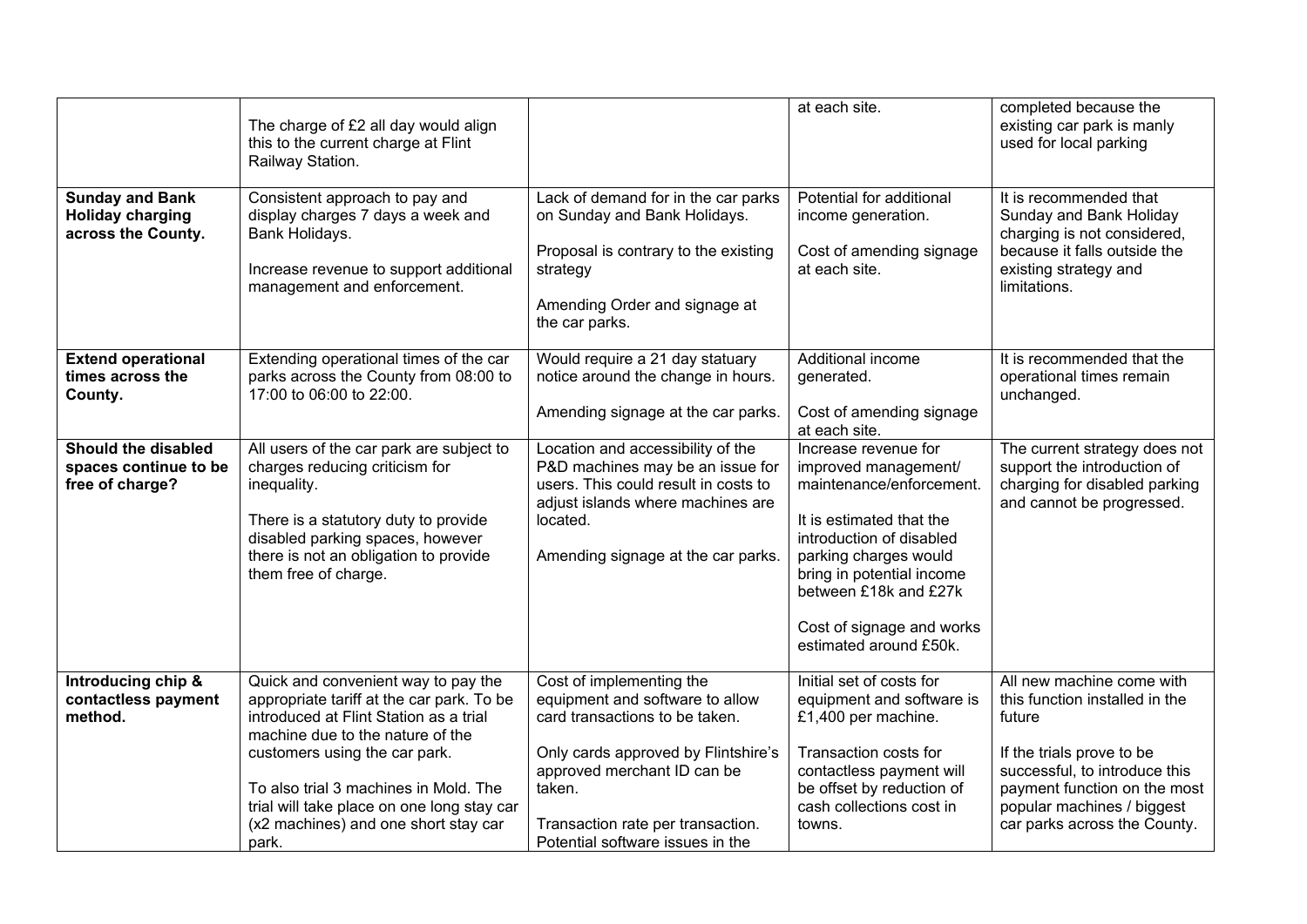|                              |                                                 | future.                              | Contactless payments       |                                 |
|------------------------------|-------------------------------------------------|--------------------------------------|----------------------------|---------------------------------|
|                              | Does not allow a 'free parking' if the          |                                      | would prevent potential    |                                 |
|                              | cash payment option is not working.             |                                      | overpayments which may     |                                 |
|                              |                                                 |                                      | have a small financial     |                                 |
|                              | Reduction of cash collection services           |                                      | impact to the Authority.   |                                 |
|                              | and risk of paying by cash.                     |                                      |                            |                                 |
| Introduction of pay by       | The introduction of this system in other        | The demand for this in Flintshire    | Cost of implementing and   | Looking for this function to be |
| phone facility.              | Local Authorities has been hugely               | car parks may not be as high in      | running the system to      | trialled at one location.       |
|                              | popular. Have seen increase in income           | comparison to city centres.          | allow payment by phone.    |                                 |
|                              | as there are different options to pay for       |                                      |                            | Flint Railway Station may       |
|                              | a tariff giving the customer choice and         |                                      |                            | have a higher demand for this   |
|                              | convenience.                                    |                                      |                            | service due to commuter         |
|                              | Does not allow a 'free parking' if the          |                                      |                            | parking.                        |
|                              | cash payment option is not working.             |                                      |                            |                                 |
|                              |                                                 |                                      |                            |                                 |
|                              | Reduction of cash collection services           |                                      |                            |                                 |
|                              | and risk of paying by cash.                     |                                      |                            |                                 |
| <b>Introduction of On</b>    | Income to cover operational costs.              | Initial set up costs of implementing | Additional income          | No charges to be introduced     |
| <b>Street parking</b>        |                                                 | the On Street machines, signage      | generated.                 | for On Street parking.          |
| charges.                     | Control usage of On Street parking by           | and traffic Orders.                  |                            |                                 |
|                              | charging.                                       |                                      | Cost of implementing       |                                 |
|                              |                                                 | Maintenance and cash collection      | machines / signage at      |                                 |
|                              |                                                 | costs/procedures.                    | each site.                 |                                 |
|                              |                                                 |                                      |                            |                                 |
|                              |                                                 | Impact on town centres.              |                            |                                 |
| <b>Maximising On Street</b>  | Visitors/shoppers allowed 20-30                 | Impact on the high street health     | Potential financial impact |                                 |
| parking in town<br>centres.  | minutes free parking in proximity to<br>shops.  | and safety.                          | regarding parking revenue. |                                 |
|                              |                                                 | In adequate available space on       | Cost to changing TRO /     |                                 |
|                              | Free, convenient parking for those              | street to support limited waiting    | implementation.            |                                 |
|                              | wanting to spend a short period of time         | parking.                             |                            |                                 |
|                              | in the town centre.                             |                                      |                            |                                 |
|                              |                                                 |                                      |                            |                                 |
|                              | Removing pedestrian zone could                  |                                      |                            |                                 |
|                              | encourage shoppers to town centre.              |                                      |                            |                                 |
|                              | Flintshire currently trialling                  |                                      |                            |                                 |
|                              | depedestrianisation in Holywell Town<br>Centre. |                                      |                            |                                 |
| <b>Development of free</b>   | Free, convenient parking for those              | Difficult for enforcement to manage  | Potential financial impact | Impact on other car parking     |
| 30 minutes in Off            | wanting to spend a short period of time         | and monitor the usage of the car     | regarding parking revenue. | habits will influence income    |
| <b>Street short stay car</b> | in the town centres.                            | parks.                               |                            | levels - not to be taken        |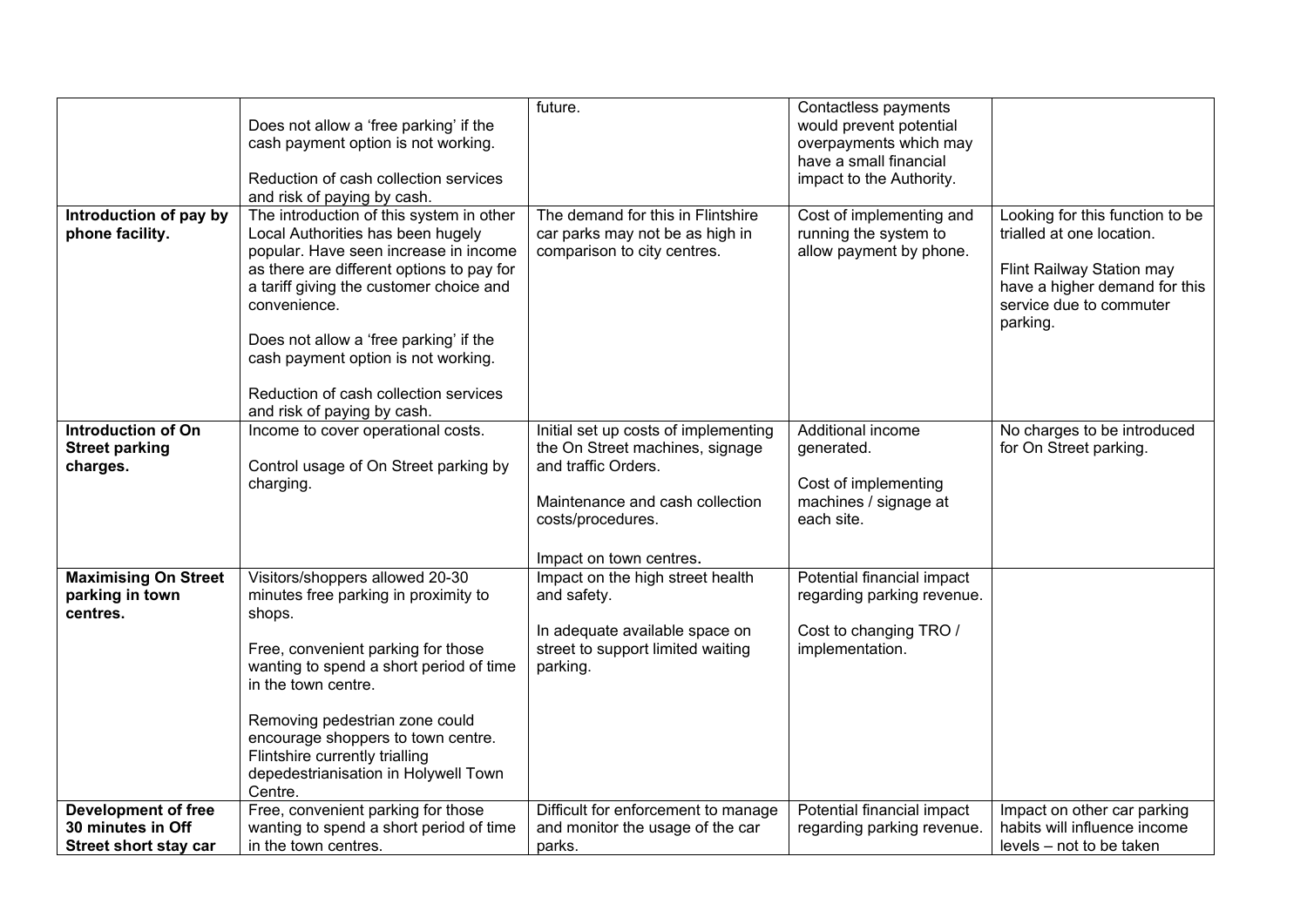| parks,                                                                                                                           |                                                                                                                                                                                                                                                                                                                                                                                                       | Short stay paces will be utilised for<br>all day parking reducing available<br>spaces for shoppers/visitors to the<br>town centre.<br>Potential to rush visitors around the<br>towns not spending more time<br>within the town.                                                                                                                                                                                                                                                                                                                                              | Cost to changing TRO /<br>implementation.<br>Cost of procuring a<br>camera to monitor vehicles<br>in and out of the car park.                                                                                                                                                                                                            | forward.<br>Encourage extension of free<br>on street parking charges<br>where possible                                                                                                                                                                                                                                                                                                                                                                                                        |
|----------------------------------------------------------------------------------------------------------------------------------|-------------------------------------------------------------------------------------------------------------------------------------------------------------------------------------------------------------------------------------------------------------------------------------------------------------------------------------------------------------------------------------------------------|------------------------------------------------------------------------------------------------------------------------------------------------------------------------------------------------------------------------------------------------------------------------------------------------------------------------------------------------------------------------------------------------------------------------------------------------------------------------------------------------------------------------------------------------------------------------------|------------------------------------------------------------------------------------------------------------------------------------------------------------------------------------------------------------------------------------------------------------------------------------------------------------------------------------------|-----------------------------------------------------------------------------------------------------------------------------------------------------------------------------------------------------------------------------------------------------------------------------------------------------------------------------------------------------------------------------------------------------------------------------------------------------------------------------------------------|
| Mold Town Council -<br><b>Request to extend the</b><br>£1 tariff from 2 hours<br>to 3 hours in long and<br>short stay car parks. | Increase inconvenience to visitors with<br>mobility issues who struggle to walk<br>from the long stay car parks.<br>Help with increasing tickets sold and<br>footfall in the town.<br>Will not have a significant impact on<br>Flintshire's car parking strategy. The<br>proposal still meets the principles of<br>the car parking strategy and promoted<br>management of the car parking<br>network. | Possibility of lost income from the<br>potential increases in ticket<br>swapping, however can be<br>enforced by Civil Parking<br>Enforcement officers.<br>Amending signage at the car parks.                                                                                                                                                                                                                                                                                                                                                                                 | Will not be significant.<br>When carrying out the<br>projections for the new<br>tariffs implemented in May<br>18, the figure for tickets<br>purchased for the previous<br>50p for 3 hours ticket<br>where used to project the<br>income under the new £1<br>for 2 hours tariff. These<br>are currently in line with<br>the actual sales. | The request to increase the<br>time band back to 3 hours<br>was cost neutral and within<br>the Council's car parking<br>policy guidelines, which<br>allowed the change to be<br>implemented in September.                                                                                                                                                                                                                                                                                     |
| <b>Buckley Town Council</b><br>- Request to pay for<br>six months of pay and<br>display charges to<br>offer free parking.        | Reduce financial impact on car park<br>users.<br>Potential to increase footfall in the<br>town.                                                                                                                                                                                                                                                                                                       | Provide an inconsistent approach<br>to car parking provision across the<br>County.<br>Provides free of charge parking for<br>commuters and shop workers to<br>utilise town centre parking places<br>reducing available spaces for<br>visitors, decreasing vibrancy/vitality<br>The removal and reinstatement of<br>parking charges during the year<br>within a town is impractical and will<br>lead to confusion to the general<br>public using them. This could lead<br>to an increase in enforcement<br>action, with PCN's being issued to<br>the public in the chargeable | <b>Buckley Town Council</b><br>would cover the loss of<br>income for the period of<br>free charging.<br>The charging regimes<br>would need to remain<br>consistent with other<br>towns during the<br>chargeable periods.                                                                                                                 | The proposals fails to meet<br>the requirements of point 2 of<br>the limitations, in that the<br>provision of unrestricted and<br>long term free parking would<br>not promote the management<br>of car parking in the town.<br>This is because it would<br>remove the available car<br>parking spaces from the town<br>centre car parks, which are<br>intended for short stay<br>visitors, as the spaces would<br>be taken up by businesses<br>and shop workers.<br>It is considered that the |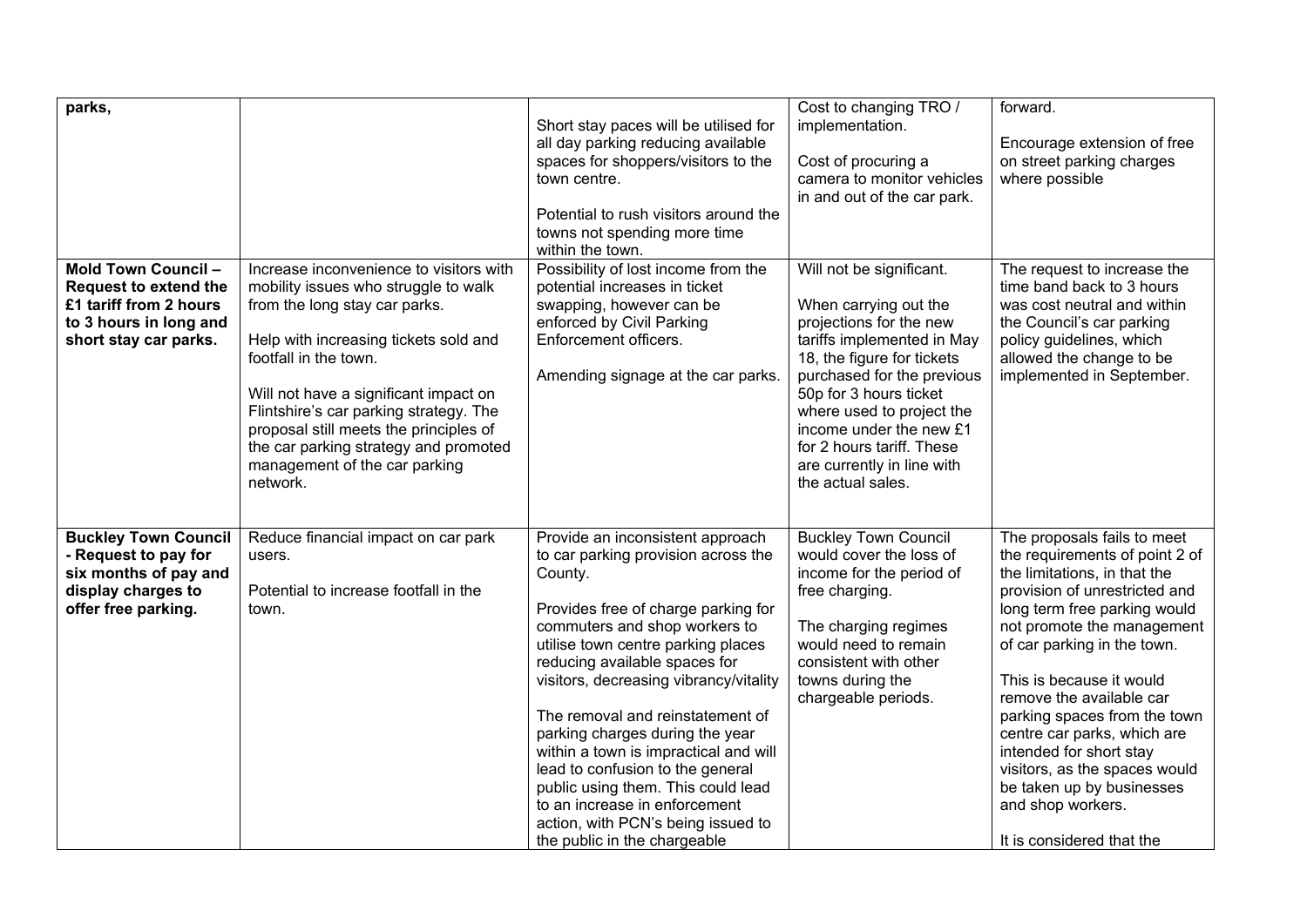|                                                                                                                     |                                                                                                                                                                                                          | months.<br>There would be no traffic control on<br>car parks, resulting in cars parking<br>out of bay causing obstructions and<br>potentially parking over multiple<br>spaces, as well as non blue badge<br>holders parking in disabled spaces<br>and having incorrect class of<br>vehicle parking in the car parks not<br>being enforced. |                                                                                                    | proposals would therefore be<br>against the defined outcomes<br>of the Flintshire Parking<br>Strategy and could not be<br>accepted without a change of<br>policy. |
|---------------------------------------------------------------------------------------------------------------------|----------------------------------------------------------------------------------------------------------------------------------------------------------------------------------------------------------|--------------------------------------------------------------------------------------------------------------------------------------------------------------------------------------------------------------------------------------------------------------------------------------------------------------------------------------------|----------------------------------------------------------------------------------------------------|-------------------------------------------------------------------------------------------------------------------------------------------------------------------|
| <b>Extend pay and</b><br>display charges to<br>other locations across<br>the County.                                | Pay and display charges to assist<br>traffic management and safeguarding<br>the car park for visitor use.<br>Any income received will assist with<br>enhancing / maintaining facilities at the<br>sites. | Initial reaction of the public and<br>visitors to these locations.<br>Capital layout costs of<br>implementing charges at the sites.                                                                                                                                                                                                        | Provide income to support<br>the management of the<br>service.<br>Cost of implementation.          | The possibility of extending<br>the pay and display charges<br>across other sites would need<br>to be considered on a case<br>by case basis.                      |
| Introduce free parking<br>after 3pm                                                                                 | Allow shoppers/visitors to park without<br>having to pay after 3pm.<br>Allow shoppers to park without the<br>inconvenience of purchasing a ticket<br>after this time.                                    | Decrease income required which is<br>required for full management and<br>enforcement of the service.<br>Introduction of free parking after<br>3pm will reduce income levels by<br>10% or £97k over all car parks in<br>the County.                                                                                                         | Significant decrease in<br>predicted revenue.                                                      | Not to reduce the hours of<br>charging.                                                                                                                           |
| <b>Review to possibility</b><br>for increasing car<br>parking space<br>availability in New<br>Street car park, Mold | Support the town centre as it will create<br>additional parking spaces for visitors in<br>the main longer stay car park in Mold.<br>Increase in income received in this car<br>park.                     | Would incur one off costs for the<br>development of additional spaces<br>and may cause disruption in the<br>car park for a short period of time.                                                                                                                                                                                           | Provide income to support<br>the management of the<br>service.<br>Cost of implementation.          | Would support the<br>development of creating<br>additional parking space if the<br>opportunity arises.                                                            |
| Review percentage of<br>income above base<br>level currently paid to<br><b>Mold Town Council</b><br>(currently 10%) | Maintain income levels for Mold Town<br>Council to invest in town centre.                                                                                                                                | Potential reduced revenue for<br>management and enforcement of<br>the service impacting on budget.                                                                                                                                                                                                                                         | Likely reduction to Mold<br>Town Council in amount<br>due with increasing £1<br>tariff to 3 hours. | Maintain 10% level.                                                                                                                                               |
| <b>For Flintshire County</b><br><b>Council to offer car</b><br>parking for town                                     | To support town centres for specific<br>festivals to help the town with positive<br>social and economic impact in the                                                                                    | Loss of income from the car parks.                                                                                                                                                                                                                                                                                                         | Potential reduction in<br>overall income. Lost<br>income in the selected car                       | The Council would support<br>the request for free of charge<br>car parking for town centre                                                                        |